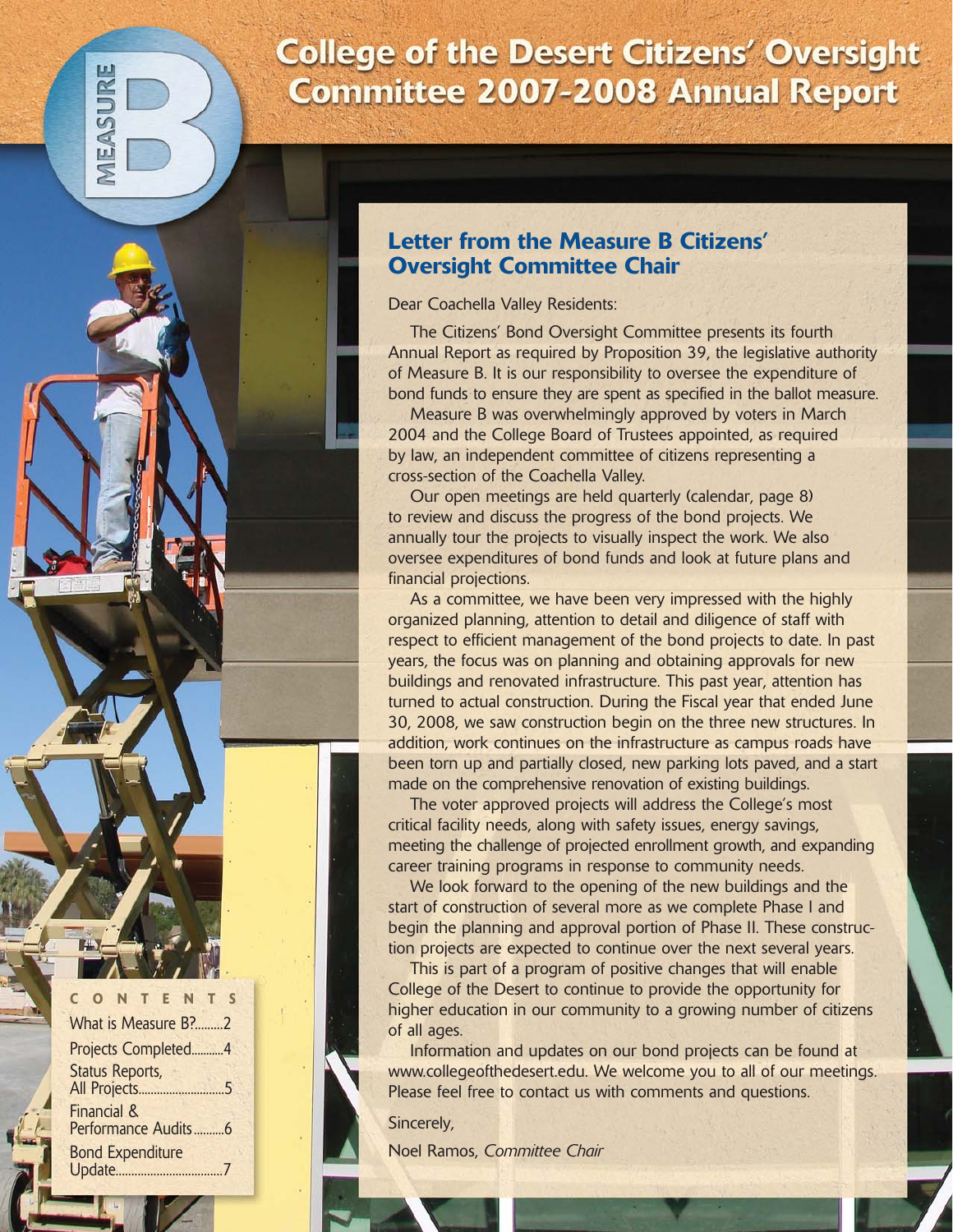

**Public Safety Academy:** Workmen put finishing touches on the Public Safety Academy at Palm Desert, located in the northeast corner of the COD campus. The two buildings shown here will anchor a facility that includes classrooms as well as outdoor exercise and training facilities. The PSA facility will be the training center for all future police officers and firefighters in the eastern portion of Riverside County, which includes all of the Coachella Valley.

# MEASURE B

In March 2004, the citizens of Coachella Valley approved a general obligation bond measure of \$346.5 million dollars to fund facilities projects to: "To train local residents for jobs, prepare students for four-year colleges, accommodate increasing student enrollment at College of the Desert by:

- Expanding nursing/police/fire-fighting training facilities;
- Repairing sewer systems, leaky roofs, decaying walls, plumbing, electrical systems;
- Upgrading/adding classrooms for computer technology;
- Repairing, acquiring, constructing, equipping buildings, sites, classrooms;
- Acquiring sites for campuses in east and west valley areas.

The Board of Trustees of the Desert Community College District evaluated the District's urgent and critical facility needs, including safety issues, enrollment growth, energy reduction and information and computer technology in developing the scope of projects to be funded, as outlined in the College of the Desert Facilities Master Plan, approved on November 19, 2003, incorporated herein, and as shall be further amended from time to time. In developing the scope of projects, the faculty, staff and students have prioritized the key health and safety needs so that the most critical needs are addressed.

The Board of Trustees conducted independent facility evaluations and received public input and review in developing the scope of the college facility projects to be funded, as listed in the Facilities Master Plan which was unanimously approved by the Board of Trustees. This input of faculty, staff, and community and business leaders concluded that if these needs were not addressed now, the problems would only get worse. In preparing the Facilities Master Plan, the Board of Trustees made five important determinations: • In tough economic times, it is critically important for College of the Desert to provide facilities for job and vocational training to students and adults in seeking to acquire job skills that local businesses are seeking; • College of the Desert must provide facilities to increase the number of trained nurses to help relieve the serious nursing shortage in the area; • College of the Desert must add new facilities and classrooms to meet the rapid growth in the area which has resulted in thousands of new students seeking an affordable local college education;

• College of the Desert must provide facilities for academic programs for students who want to transfer to a four-year college; and

• College of the Desert must provide facilities to support adult continuing education classes in subjects like financial planning, accounting and computers.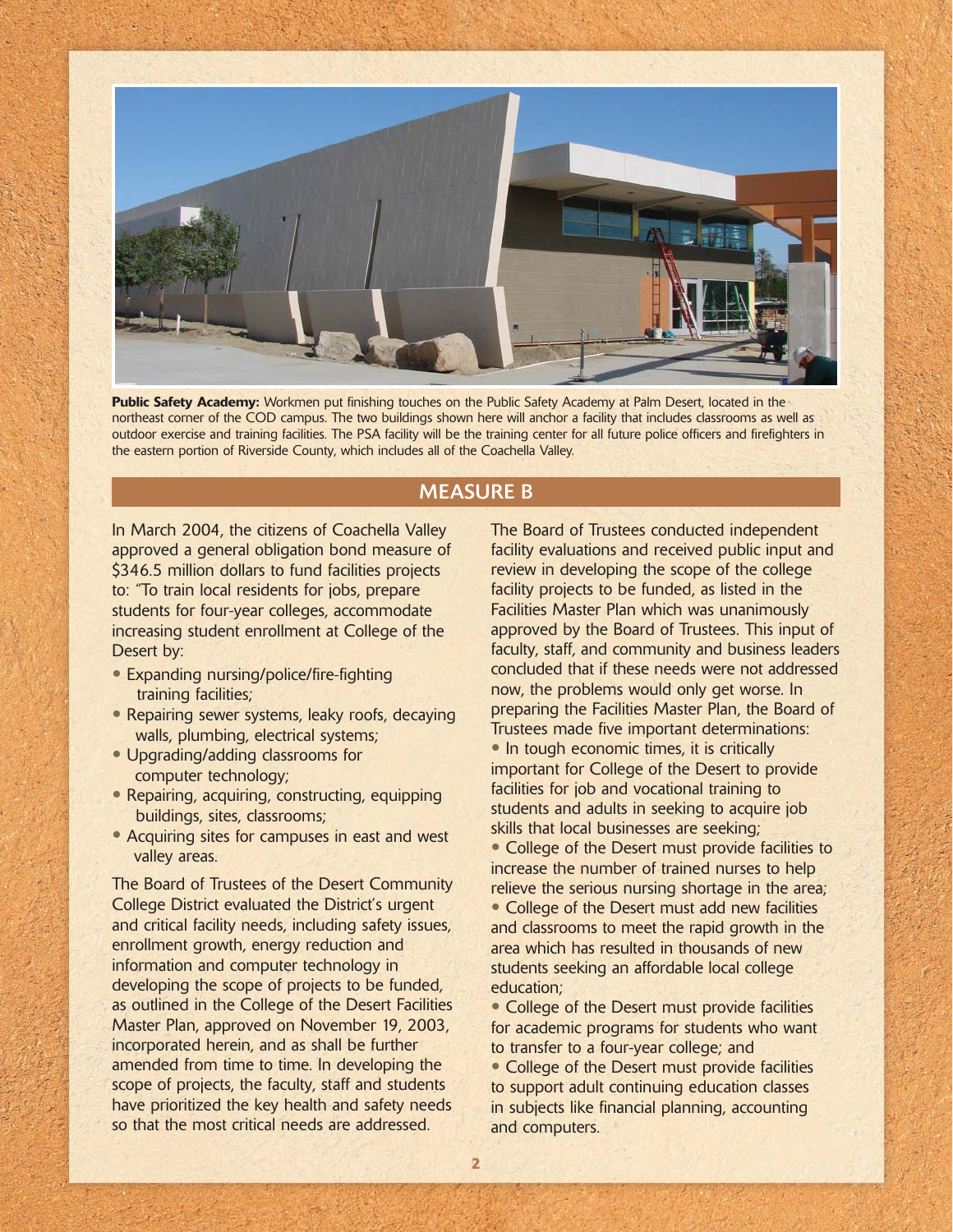# AUTHORITY AND PURPOSE OF THE CITIZENS' OVERSIGHT COMMITTEE

Measure B was approved under the requirements of California's Proposition 39, the Strict Accountability in Local School Construction Bonds Act, passed by state voters in 2000. As required by Proposition 39, the College of the Desert Board of Trustees appointed an independent committee of citizens to oversee the expenditure of all bond funds. Proposition 39 requires representatives from taxpayer groups, business and industry, senior citizens' organizations and students, and is charged with ensuring that all bond funds are spent as promised on capital projects within the college district.

Since September 2004, the Committee has been meeting regularly to review the College's bond-funded construction program and to ensure the program maximizes all funding sources and makes the most prudent use of taxpayer dollars. The Committee is also charged with assuring that the College adheres to the requirements of Proposition 39, including spending funds only on those projects identified in Measure C and approved by the voters.

# **Incoming Bond Oversight Committee Members for 2008-2009**



Seven people are responsible for overseeing the \$346.5 million bond issue approved by voters in March 2004 for College of the Desert construction and campus renovation. The group meets quarterly to review expenditures and to see that the Proposition 39 guidelines are followed. They're responsible for an audit and an annual report. They (and the constituencies they represent) are, from left, front row: Al McCandless, Business; Noel Ramos, East Valley; Berit Reistad, Senior Citizen Group; Juan Gonzalez, Student; John Fort, Taxpayers' Association; Bob Spiegel, College Support Organization; and Kenneth Feenstra, West Valley.

# 2007-08 Citizens' Oversight Committee Members

Dr. Ward Fredericks Chair, College Support Organization

> Ms. Marjorie Kussman Vice Chair, Taxpayer's Association

Dr. William Feddersen Senior Citizen Group

Mr. Kenneth Feenstra Member At Large – West Valley

Mr. Alfred A. McCandless Member At Large – East Valley

> Mr. Noel Ramos Business Representative

> > Mr. Geoff Klinge **Student**

### College of the Desert Program Management Team

Edwin Deas Vice President, Administrative Services

Steve Renew Director of Maintenance and Operations

Elaine Snyder Director of Business Services

Wade Ellis Director of Fiscal Services

#### Consultant Support

Education Information Systems **Professionals**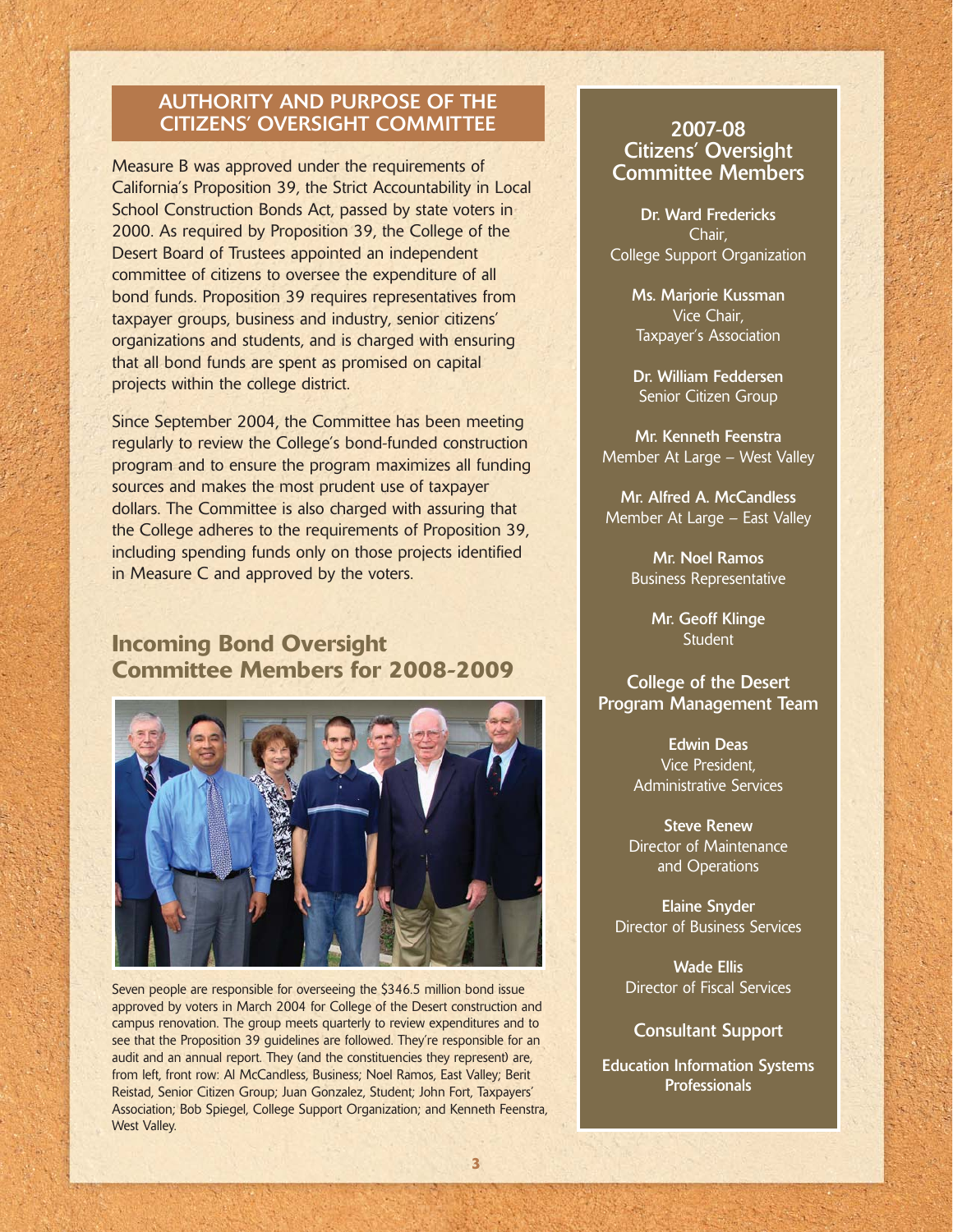#### MEASURE B PROJECTS COMPLETED OR IN PROCESS

Many projects were underway in 2007-2008. Infrastructure Phase One was nearly complete at the end of June 2008. This project installed new utilities to serve the campus for the next decades. These services include domestic water, electricity, gas, sewer, storm water, heating and cooling piping, data lines, and recycled water lines. Additional phases will continue through 2009-2010.

#### **Barker Nursing Complex**

The Barker Nursing Complex was well into construction at the end of the fiscal year. This building will provide state of the art Nursing Program labs and classrooms to serve the much in demand program. This building will be LEED certified. LEED is Leadership in Energy and Environmental Design, a Green Building Rating certification system through the U.S. Green Building Council. It includes energy efficient design, recycled materials, energy efficient equipment, water saving fixtures and other measures that make a positive impact on conserving resources.

#### **Public Safety Academy**

The College of the Desert Public Safety Academy at Palm Desert was also well into construction at the end of the fiscal year. This project provides classrooms, physical education rooms, and outdoor training areas for the growing Public Safety Academy. This building also is intended to receive LEED certification. As well, a Burn Tower is being constructed in Thousand Palms in partnership with the County of Riverside. This structure provides facilities for firefighters to train in climbing and confined space scenarios.

#### **Central Plant**

The Central Plant is the new utilities hub of the campus. Eventually all buildings, both new and existing, will have heating and cooling supplied by this energy efficient plant. Provisions have been made for further energy saving features planned for the near future.

#### **Peggy and Donald Cravens Student Center**

Design was completed and approval was received from the State Architect for this exciting new structure. The Cravens Center is a 2-story building that will provide "one stop shopping" for

registration, financial aid, counseling and a host of student services as well as a bookstore and other amenities. This building is located at the Monterey entrance and is designed to be a welcoming "open door" to new and returning students.

### **Classroom Building**

This new classroom building will provide additional science laboratories and six new classrooms, as well as offices and the college's MESA program. It will also be the new location of the District's Information Technologies Department which continues to grow with the college. It will be a two story building on the campus' east side.

#### **Business Building Renovation**

The Business Building is being renovated to become a state of the art computer lab and Digital Design lab. It will be seismically upgraded and have new energy efficiencies built in. At the end of June 2008, the project was ready to be put out to bid for construction, with construction expected to commence in the fall.

#### **East Valley Campus**

The College of the Desert East Valley Campus was designed and was in review with the State Architect as a "modular village" consisting of several prefabricated modular units joined together to create classrooms, administrative offices, storage, and services. Ample parking and shaded walkways complement the site. East Valley Campus is located near Avenue 62 and Buchanan, just off of Highway 86. This site will be at the center of population and business as the valley continues to grow east. Classes are scheduled to start at the site in the Spring 2009 session.

#### **West Valley Campus**

In the west end of the valley, the City of Palm Springs donated property at North Indian Avenue and Tramview Road for the West Valley Campus. At the end of June 2008, due diligence studies were underway and discussions were continuing about the program needs and community partnerships that can make this a very active and responsive community college facility.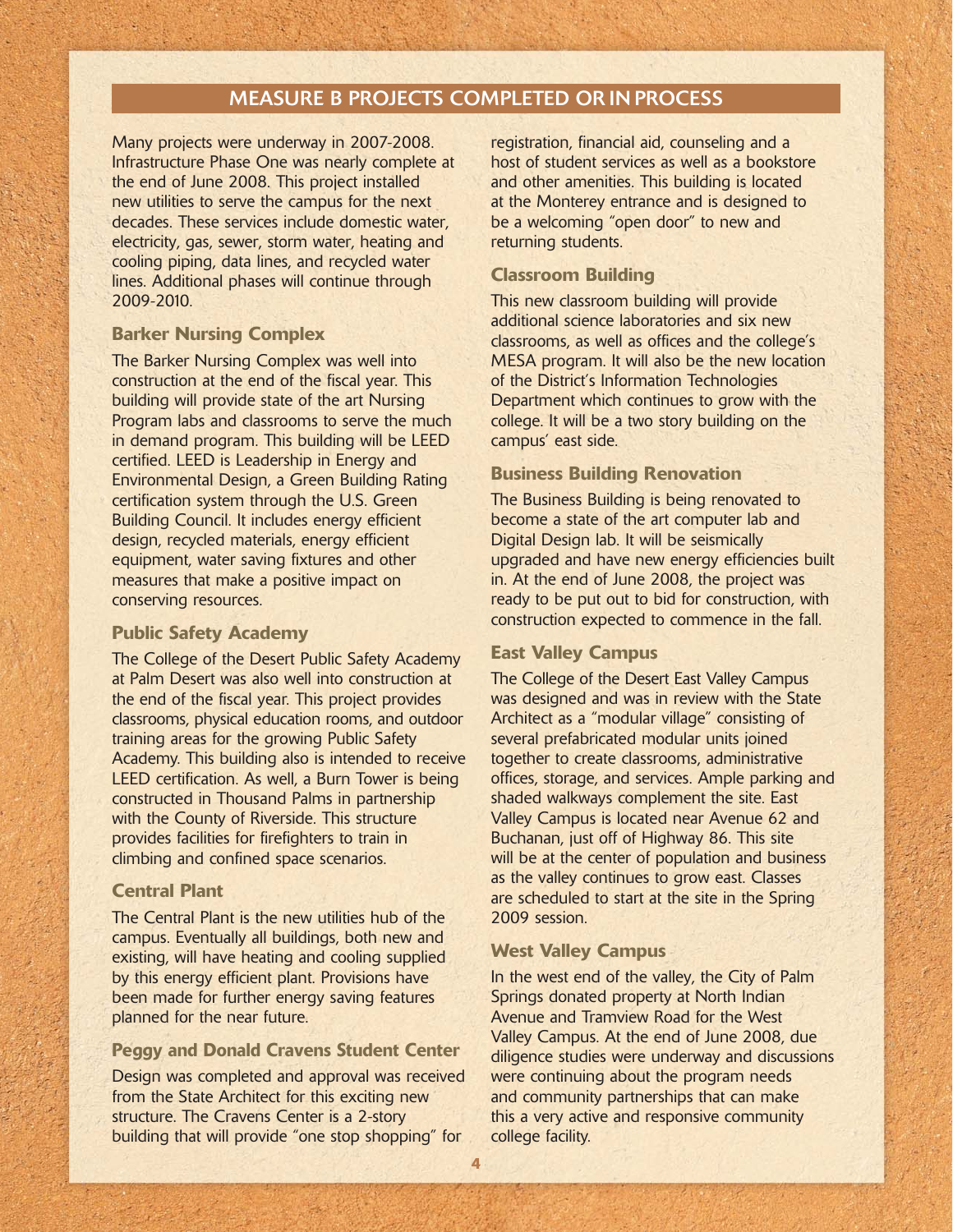# MEASURE B PROJECTS COMPLETED OR IN PROCESS

#### **Dining Hall Renovation**

In June, the design for the renovation of the existing dining facilities had been completed and was nearing review by the State Architect's Office. The existing Dining Hall will be renovated to not only improve the food service facilities, but to provide a cyber café experience, student activity gathering areas and offices, and be an active place supporting the nearby Cravens Student Center.

#### **Athletic Weight and Trainer Facilities**

These modular buildings were still in review at the end of the year and were scheduled to begin construction in the fall.

#### **Renovation of Aquatic Center**

The original swimming pools, which were in need of extensive repairs and did not match the needs of the Athletics Department, were infilled and a courtyard was created to provide an attractive outdoor gathering space.



**New Mechanical Building:** Architects created a new mechanical building that presents a unique pleasant façade for the functional structure that will house the complex utility engines for the college. It will be ready for operation when the Spring 2009 semester starts, and will deliver utilities to the new nursing and public safety buildings.

| <b>PROJECTS IN PROGRAMMING</b><br><b>DUE DILIGENCE STUDIES</b> | <b>STATUS</b>          | <b>PROJECTED</b><br><b>OCCUPANCY</b> |
|----------------------------------------------------------------|------------------------|--------------------------------------|
| <b>West Valley Campus</b>                                      | <b>Studies</b>         | <b>Undetermined</b>                  |
| <b>Communications &amp; Community Building</b>                 | Programming            | Summer 2011                          |
| <b>PROJECTS IN DESIGN</b><br><b>DEVELOPMENT</b>                |                        |                                      |
| <b>Classroom Building</b>                                      | <b>DSA Review</b>      | Spring 2011                          |
| <b>Nursing Renovation</b>                                      | <b>DSA Review</b>      | <b>Fall 2010</b>                     |
| <b>PROJECTS UNDER</b><br><b>CONSTRUCTION</b>                   |                        |                                      |
| <b>Barker Nursing Complex</b>                                  | In Construction        | Spring 2009                          |
| <b>East Valley Campus</b>                                      | In Construction        | Spring 2009                          |
| <b>Public Safety Academy</b>                                   | <b>In Construction</b> | Spring 2009                          |
| South Annex Ph III DSPS                                        | <b>In Construction</b> | <b>Fall 2008</b>                     |
| <b>Athletic Modulars - Weight &amp; Training</b>               | <b>In Construction</b> | <b>Fall 2008</b>                     |
| <b>Campus Infrastructure Ph II</b>                             | <b>In Construction</b> | Summer 2009                          |
| <b>Business Building Renovation</b>                            | <b>In Construction</b> | Spring 2010                          |
| <b>Cravens Student Services Center</b>                         | <b>In Construction</b> | Summer 2010                          |
| <b>Alumni Center</b>                                           | <b>In Construction</b> | <b>Fall 2009</b>                     |
| <b>Dining Hall Renovation</b>                                  | <b>Re-Design</b>       | Spring 2010                          |

# MEASURE B PROJECTS STATUS REPORT

DSA - Division of State Architect reviews the Construction Documents for structural, fire and life safety, and *Americans With Disabilities Act Compliance. DSA, in effect, issues the building permit for construction.*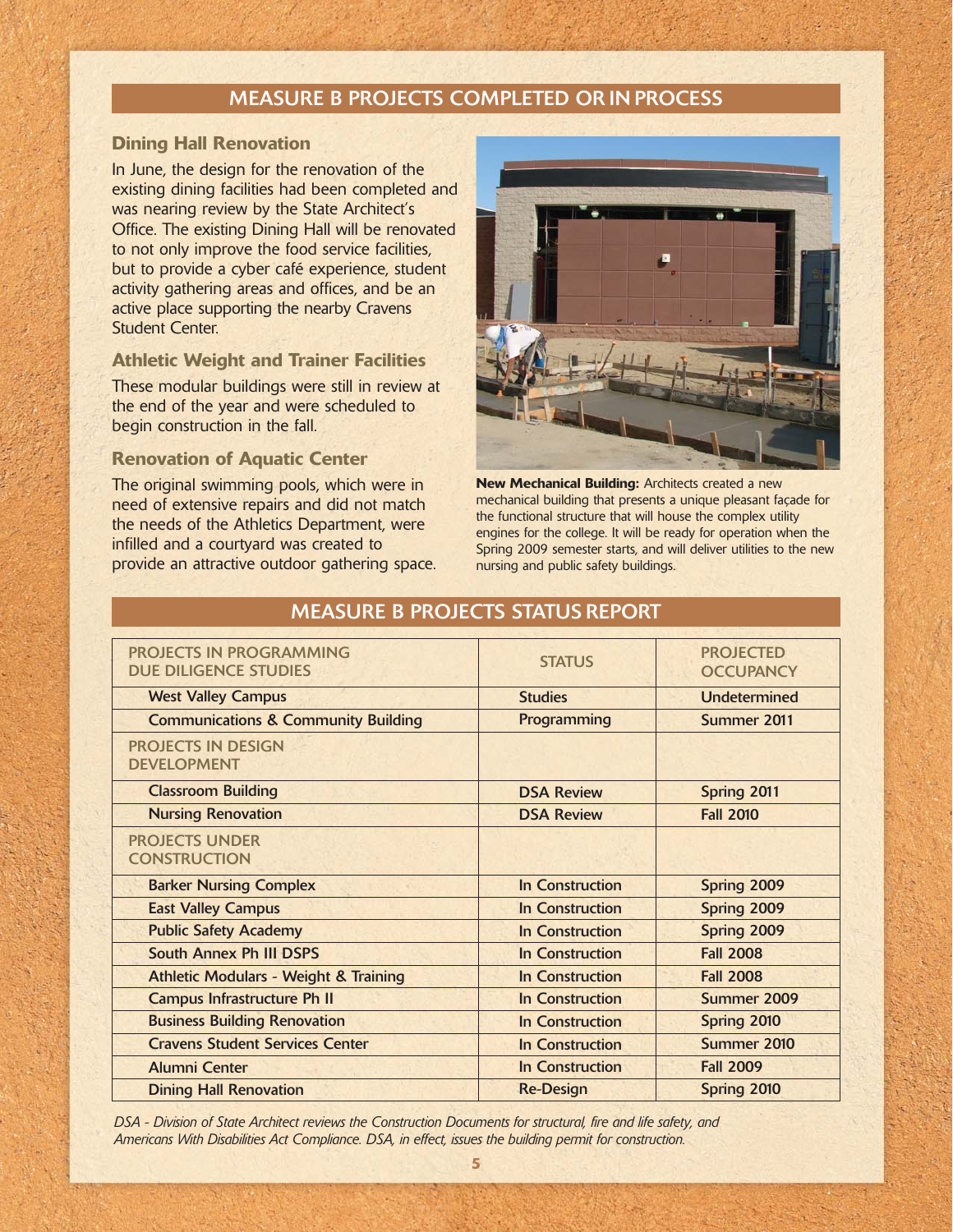#### INDEPENDENT FINANCIAL AND PERFORMANCE AUDITS

In compliance with Proposition 39, the Board of Trustees engaged the independent audit firm of Lund & Guttry LLP, a local valley firm, to complete independent audits of the financial records and the construction records of the bond program.

The first issuance for bond sales was for \$65 million in August 2004 and refunded in June 2005 bringing the total to \$73 million. In November 2007, the District issued General Obligation Bonds, Series 2007B in the amount of \$57,850,000. In December 2007, the District issued the final approved principal amount of General Obligation Bonds, Series 2007C in the amount of \$223,648,444. The District's bond insured rating from Moody and

S&P continued as AAA.

The audit firm reported that the College of the Desert "…has properly accounted for the expenditures of the funds held in the Bond Fund and that such expenditures were made on authorized bond projects. Further it was noted that the funds held in the Bond Fund and expended by the District were not expended for salaries of school administrators or other operating expenditures."

The audit had no adverse findings and no questionable costs were noted.

A copy of the full financial and performance audits can be viewed on the College of the Desert Bond Webpage at *www.bond.collegeofthedesert.edu.*

# MEASURE B - FOURTH YEAR REPORT

The fourth year of the Measure B program has now been completed and is notable for the transition from the necessary planning phase to the construction phase for several projects and the actual completion for some smaller projects.

On the Palm Desert campus, construction of the Barker Foundation Nursing Complex and the College of the Desert Public Safety Academy at Palm Desert, and a new Central Plant is rapidly moving toward completion, while Phase 1 of infrastructure was completed during the year. In addition, design of the Cravens Student Center awaits state approval and construction will begin in the Fall of 2008, while detailed planning of the Communications and General Classroom Buildings has begun.

The East Valley Campus in Mecca is planned to be developed incrementally in tandem with the timescale of the surrounding residential and commercial development. Consequently, action plans are well underway to enable a modest modular Phase 1 campus to open in early 2009, while planning for the much larger permanent campus continues in association with the state, community, business sector, and developers of the area into which the campus will fit.

Detailed planning has accelerated for the West Valley Campus in Palm Springs, initially in the acquisition of land in association with the City of Palm Springs and the Bureau of Land Management and, subsequently, in the

identification of general and unique programs that will define the profile of the campus. A showpiece, energy-efficient campus is being explored by college personnel and a considerable array of business and community interests. Indications are that the solid core of programs and facilities funded from the bond measure can be the cornerstone of a larger campus, which would operate on a self-sufficiency basis.

The momentum experienced in the fourth year of the program will heighten over the next few years and it will be necessary for the District to assess the overall program—the projects completed, the projects underway, and the anticipated projects—to ensure continued viability in the ever-changing economic climate.



**Site Prep for East Valley Modular Village:** Work will be completed in time for a Spring 2009 semester opening of the interim East Valley Campus of COD, located at Avenue 62 and Buchanan Street in Mecca/Thermal.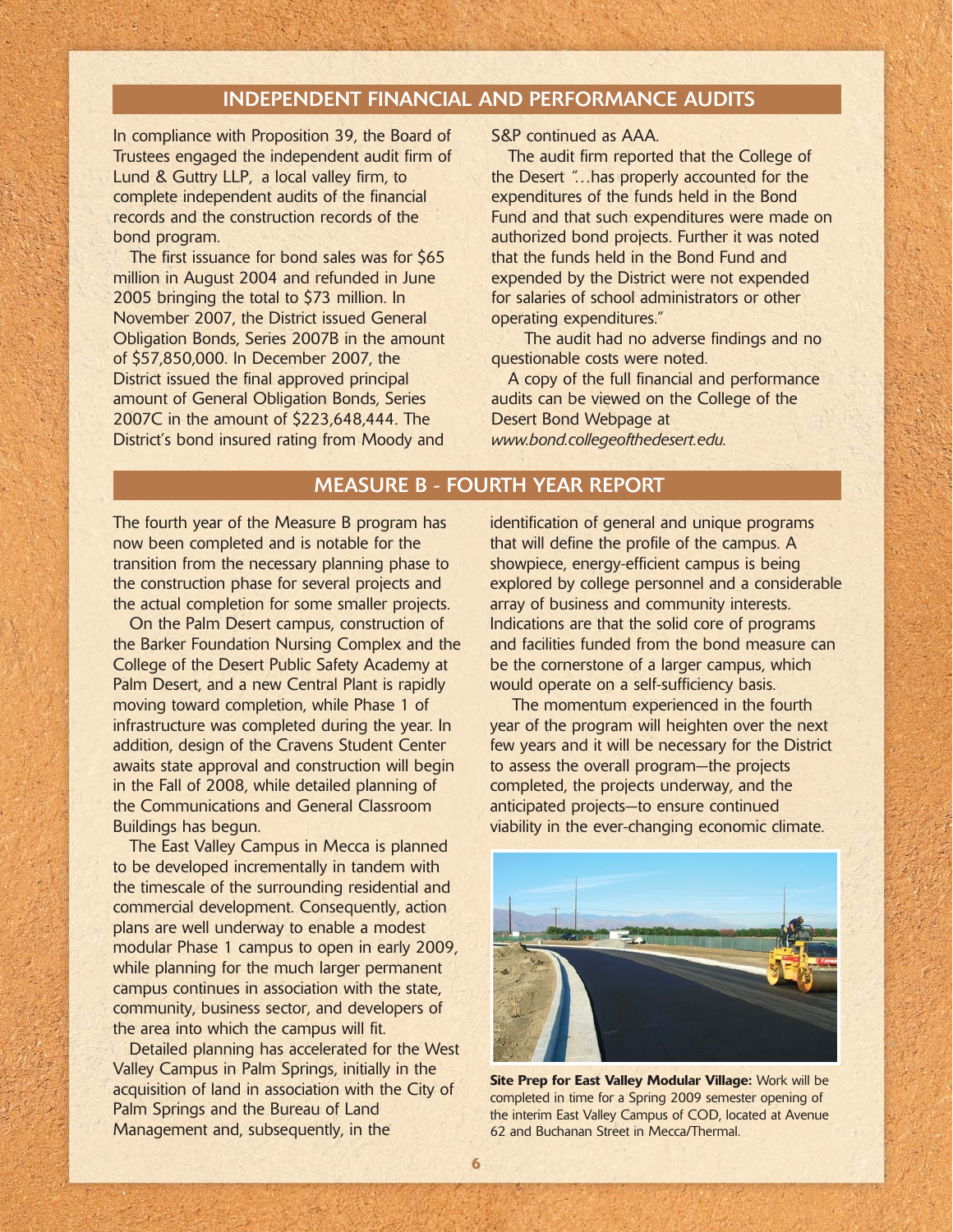# BOND PROJECTS EXPENDITURES AND PROGRESS REPORT

|                                                      | <b>Actual Costs for Fiscal Year</b><br><b>Ended June 30, 2008</b> | <b>Actual Costs August 1, 2004</b><br>through June 30, 2008 | <b>Total Budget</b> |
|------------------------------------------------------|-------------------------------------------------------------------|-------------------------------------------------------------|---------------------|
| <b>JOB AND CAREER TRAINING PROJECTS</b>              |                                                                   |                                                             |                     |
| <b>Barker Nursing Complex</b>                        | \$<br>6,013,722                                                   | \$<br>6,825,333                                             | \$<br>10,187,355    |
| <b>Burn Tower</b>                                    | 2,823,454                                                         | 2,849,519                                                   | 2,800,000           |
| <b>Public Safety Academy Phase I</b>                 | 5,213,106                                                         | 6,214,876                                                   | 14,553,367          |
| Sub Total                                            | \$<br>14,050,282                                                  | \$<br>15,889,728                                            | \$<br>27,540,722    |
|                                                      |                                                                   |                                                             |                     |
| <b>CLASSROOM BUILDINGS AND FACILITIES</b>            |                                                                   |                                                             |                     |
| <b>Alumni Center</b>                                 | \$<br>91,915                                                      | \$<br>181,602                                               | \$<br>2,676,895     |
| <b>Athletic Complex</b>                              | 78,439                                                            | 358,060                                                     | 350,000             |
| <b>Building/Classroom Renovation (Central Annex)</b> | 2,006,708                                                         | 2,308,330                                                   | 22,750,000          |
| <b>Business Building Renovation</b>                  | 378.875                                                           | 569,917                                                     | 3,913,485           |
| <b>Classroom Building</b>                            | 275,069                                                           | 765,453                                                     | 25,480,000          |
| <b>Cravens Student Center</b>                        | 1,391,125                                                         | 2,239,227                                                   | 33,800,000          |
| <b>Culinary Kitchen</b>                              | $\mathbf{0}$                                                      | 410,529                                                     | 441,399             |
| <b>Dining Hall Renovation</b>                        | 160,600                                                           | 311,719                                                     | 7,586,059           |
| <b>East Valley Phase I</b>                           | 579,338                                                           | 1,662,640                                                   | 15,000,000          |
| <b>Hilb Renovation</b>                               | 58.049                                                            | 58,049                                                      | 34,500,000          |
| <b>Scene Shop</b>                                    | 6,583                                                             | 74,676                                                      | 62.924              |
| Science Labs                                         | 211,995                                                           | 222,589                                                     | 250,000             |
| <b>Temporary Space</b>                               | 36.568                                                            | 2.833.009                                                   | 3,954,246           |
| <b>Visual Arts</b>                                   | 3,169                                                             | 3,169                                                       | 9,048,235           |
| <b>Voice Over I.P. Communication</b>                 | 5,188                                                             | 964.487                                                     | 959,299             |
| <b>West Valley Phase I</b>                           | $\mathbf{0}$                                                      | 249,586                                                     | 5,000,000           |
| <b>Wireless Access</b>                               | 322,555                                                           | 322,555                                                     | 236,996             |
| Sub Total                                            | \$<br>5,606,176                                                   | \$<br>13,535,597                                            | \$<br>166,009,538   |
|                                                      |                                                                   |                                                             |                     |
| <b>HEALTH AND SAFETY PROJECTS</b>                    |                                                                   |                                                             |                     |
| <b>Infrastructure</b>                                | \$<br>6,937,063                                                   | \$<br>12,231,686                                            | \$<br>24,511,500    |
| <b>Ag Shed Corrections</b>                           | 93,304                                                            | 93,304                                                      | 68,093              |
| <b>Contractor Lay Down Area</b>                      | 413,278                                                           | 724,890                                                     | 446,722             |
| <b>Diesel Mechanic Floor</b>                         | $\mathbf{0}$                                                      | 14,154                                                      | 53,174              |
| <b>Field House Restroom &amp; Shower</b>             | $\mathbf{0}$                                                      | 37,187                                                      | 50,365              |
| Roof Repair Carol Meier Lecture Hall                 | $\mathbf{0}$                                                      | 317,728                                                     | 313,827             |
| Sub Total                                            | \$<br>7,443,645                                                   | \$<br>13,418,949                                            | \$<br>25,443,681    |
|                                                      |                                                                   |                                                             |                     |
| <b>ENERGY EFFICIENCY IMPROVEMENTS</b>                |                                                                   |                                                             |                     |
| <b>Central Plant</b>                                 | \$<br>5,920,559                                                   | \$<br>6,642,328                                             | \$<br>13,000,000    |
| Sub Total                                            | \$<br>5,920,559                                                   | \$<br>6.642.328                                             | \$<br>13,000,000    |
|                                                      |                                                                   |                                                             |                     |
| <b>SAFETY, SECURITY AND SITES</b>                    |                                                                   |                                                             |                     |
| <b>ADA Master Plan</b>                               | \$<br>18,583                                                      | \$<br>59,549                                                | \$<br>40,966        |
| <b>Gym Repair</b>                                    | $\mathbf{0}$                                                      | 144,679                                                     | 161,000             |
| <b>Monterey Avenue Improvements</b>                  | $\mathbf{0}$                                                      | 1,544,946                                                   | 900,000             |
| <b>Parking Lot Design &amp; Construction</b>         | 42,276                                                            | 4,335,927                                                   | 4,263,937           |
| <b>Safety</b>                                        | $\mathbf{0}$                                                      | 344,500                                                     | 362,456             |
| <b>Sidewalk Repair</b>                               | 26,184                                                            | 67,567                                                      | 41,383              |
| Site Development - Palm Desert Campus                | $\mathbf{0}$                                                      | 1,201,133                                                   | 2,600,000           |
| Sub Total                                            | \$<br>87,043                                                      | \$<br>7,698,301                                             | \$<br>8,369,742     |
|                                                      |                                                                   |                                                             |                     |
| <b>OTHER</b>                                         |                                                                   |                                                             |                     |
| <b>Planning &amp; Program Management</b>             | $\zeta$<br>2,455,872                                              | \$<br>5,789,765                                             | \$<br>17,000,000    |
| <b>Future Projects</b>                               | $\bf{0}$                                                          | $\bf{0}$                                                    | 83,586,305          |
| Contingency                                          | $\mathbf{0}$                                                      | $\mathbf{0}$                                                | 13,635,447          |
| Sub Total                                            | \$<br>2,455,872                                                   | \$<br>5,789,765                                             | \$<br>114,221,752   |
|                                                      |                                                                   |                                                             |                     |
| <b>Total</b>                                         | $\overline{\xi}$<br>35,563,577                                    | \$<br>62,974,668                                            | \$<br>354,585,435   |